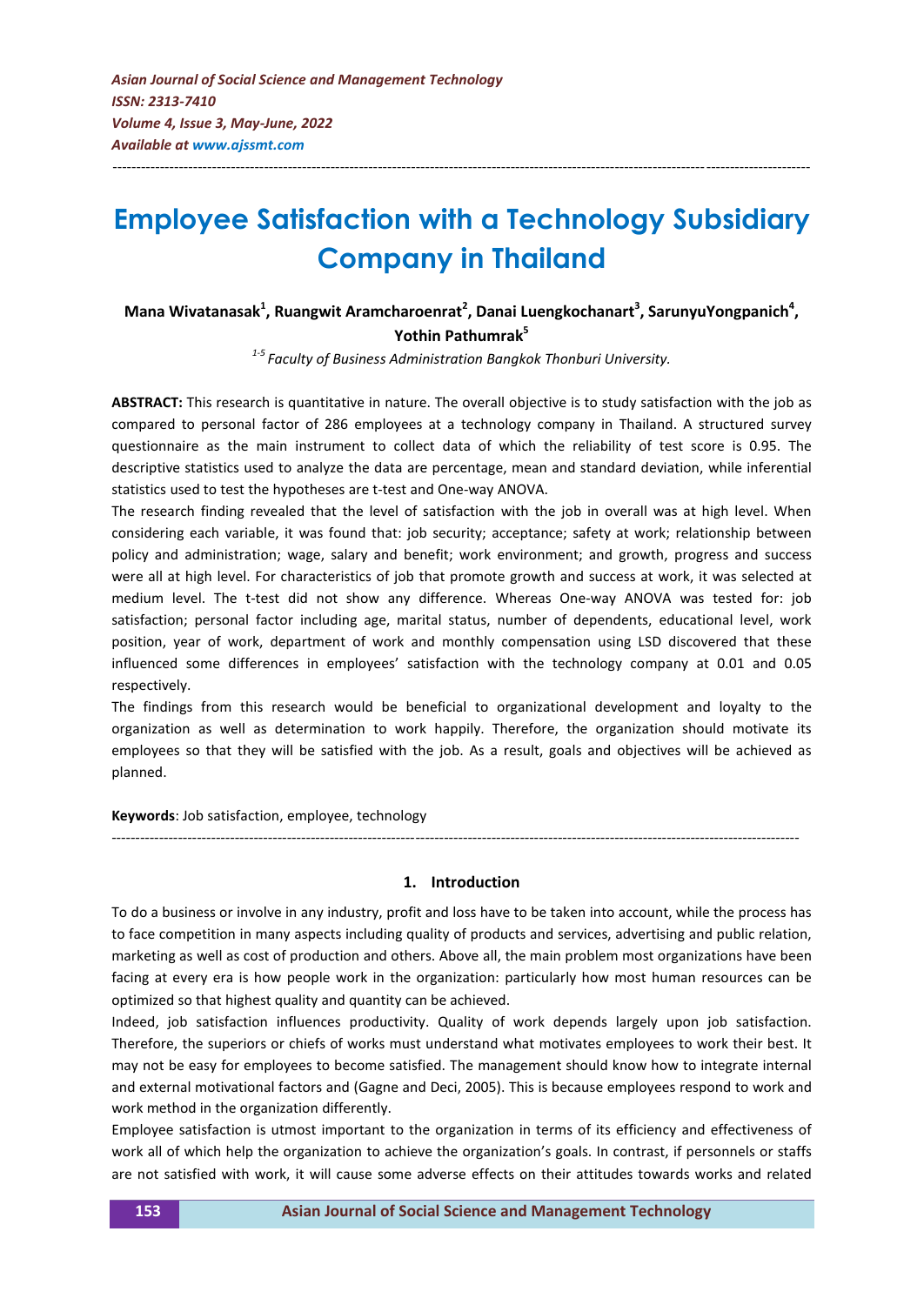activities and thus a lack of morale and eventually employee attrition. Failure will occur and the organization will fail to meet its goals.

Accordingly, there is a need to study employee satisfaction with a technology subsidiary company in Thailand of which the research findings can be used as a guideline for appropriate improvement or adjustment of the human resource policy of the organization.

#### **2. Research Objectives**

1. To study satisfaction level of employees at a technology subsidiary company

2. To compare the influences of personal factors on satisfaction of employees at a technology subsidiary company in Thailand.

#### **3. Literature Review**

Yoder (1958) defines job satisfaction as satisfaction with the job or work that leads to willingness to work on that job in order to meet the objective of the organization. The personnel is usually satisfied with the work when he or she receives the benefit materialistically or emotionally which satisfies his or her need. Good (1973) defines job satisfaction as quality or condition that constitutes level of satisfaction which derives from some interest in 10 aspects as follows: (1) Characteristics of work, (2) Command or Order, (3) Job security, (4) Company and its operation, (5) Work Status, (6) Financial Income, (7) Career Path, (8) Social Status, (9) Communication, and (10) Compensation from work.

And Gilmer (1975) defines job satisfaction as a combination of attitudes towards all components of works.

Herzberg et al. (1959) conducted a study in Pittsburg in Pensilvania to answer the question "Do people like their jobs? What makes people work?". Herzberg introduced two factoes which are Motivations Factors and Hygiene Factors both of which are related to dissatisfaction with work. Motivations Factors are factors that are directly related to work: they are factors that motivate people to like or love their jobs and thus make people satisfied or dissatisfied with the organization they work for. There are five components of Motivations Factors which are: (1) the work itself, (2) achievement, (3) responsibility, (4) recognition and advancement and growth in capacity. While Hygiene Factors are related to the work environment in which people must usually involve with. If people are not provided with these components, they may be dissatisfied with work. There are nine hygiene factors which are (1) Salary and benefit, (2) Opportunity to grow in the future, (3) Relationship with the superior, subordinate and colleagues, (4) Occupational status, (5) Communication technique, (6) Policy and administration, (7) Operational condition, (8) Privacy and (9) Job security.

As a matter of fact, job satisfaction does not only derive from environmental factor but also personal factor including gender, number of dependents, age, year of work, intelligence, level of education and personality. French (1982) describes that employees or staffs who work in an organization will be satisfied with work when different aspects of their needs. This is in in line with Kotler and Armstrong (2002) who premise that human behavior occurs on motive or drive which are mechanizes strongly enough to strive to satisfy himself or herself. And people have different needs and wants. Aloisio, Coughlin and Squires (2021) also describe that factors relevant to satisfcation can be divided into two types: personal and organization. The personal factor that is significantly related to job satisfaction consists of age, health condition, freedom to make decision, morale, part of the team, work fatique and stress. Sainju, Hartwell and Edwards (2021) describe that the most important thing for human resource management is to understand the value, motivation and factors that determine employee satisfaction. It was found that factors that influenced motivation were policy and administration, work environment, interpersonal relationship, wage, salary and benefit, job security, acceptance, the nature of the job and career path and success. While factors related to motivation were gender, age, marital status, number of dependents, level of education, work position, year of work, department of work and rate of compensation. If the organization can provide its employees with these factors, the employees will work effectively and efficiently. Furthermore, the employees will stay loyal and engaged with the organization in a sustainable manner.

The review of related literatures and researches helped the study establish the Conceptual Framework as follows.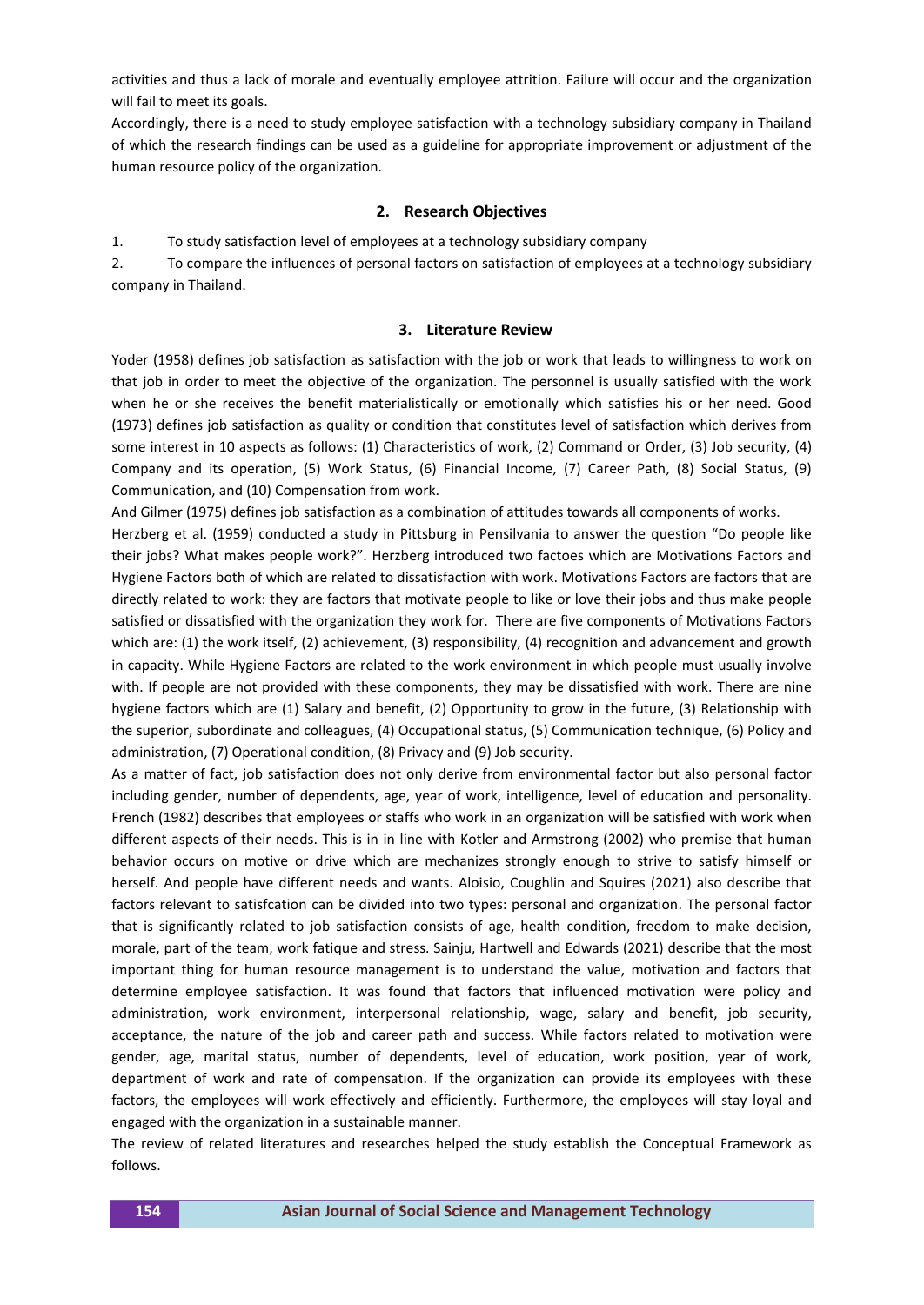### 4. **Conceptual Framework**



## Figure 1 Conceptual

## Framework

#### **5. Research Methodology**

#### **5.1Population of the Study**

This research is quantitative in nature. The population used in the study was 275 employees of a technology subsidiary company in Thailand using Taro Yamane (1973) formula with the level of confidence of 95%. Nonprobability sample was used and convenience sampling was drawn from the population.

#### **5.2 Research Instrument**

The instrument used to collect data was a structured survey questionnaire in accordance with the standard of Herzberg et al. (1959) which can be divided into two parts. The first part consists of Personal Factor including gender, age, marital status, number of dependents, level of education, work position, year of work and monthly compensation. The other part consists of Motivation Factor that influenced employee satisfaction with a technology subsidiary company in Thailand including 9 components which are policy and management, work environment, interpersonal relationship, wage, salary & benefit, safety at work, job security, acceptance, characteristics of work and career path and success. The raking criteria was formatted with 5 point Likert Scale (Srisaard, 2010) with the range as follows: 4.51-5.00 = Best; 3.51-4.50 = Good; 2.51-3.50 = Moderate; 1.51-2.50 = Poor; and 1.00-1.50 = Least. A pilot sample of 30 respondents was tried out to test the reliability and it was significant at 0.97 (Alpha = 0.95) which was higher than 0.7 (Taveerat, 1997).

#### **6. Data Analysis**

1. **Descriptive statistics** used to analyze data include frequency, percentage, Mean and Standard Deviation.

2. **Inferential statistics** used to test the hypotheses include t-test, One-way ANOVA and LSD (Lest Significant Difference) at significant level of 0.05.

#### **7. Research Findings**

It was discovered that the majority of employees: were female (62.94%); aged 26-30 years (24.48%) and 31-35 years (22.03%); married (66.08%); had 3-4 dependents (76.92%); educated at secondary or vocational school (59.09%); worked at the operational level for 1-2 years (91.96%) in the production department (75.52%); and earned wages between 13,001 – 15,000 Baht (50.70%).

Satisfaction level of the employees was high in overall. When considering each variable, it was found that: job security had highest mean scores; acceptance came the second; safety at work; interpersonal relationship;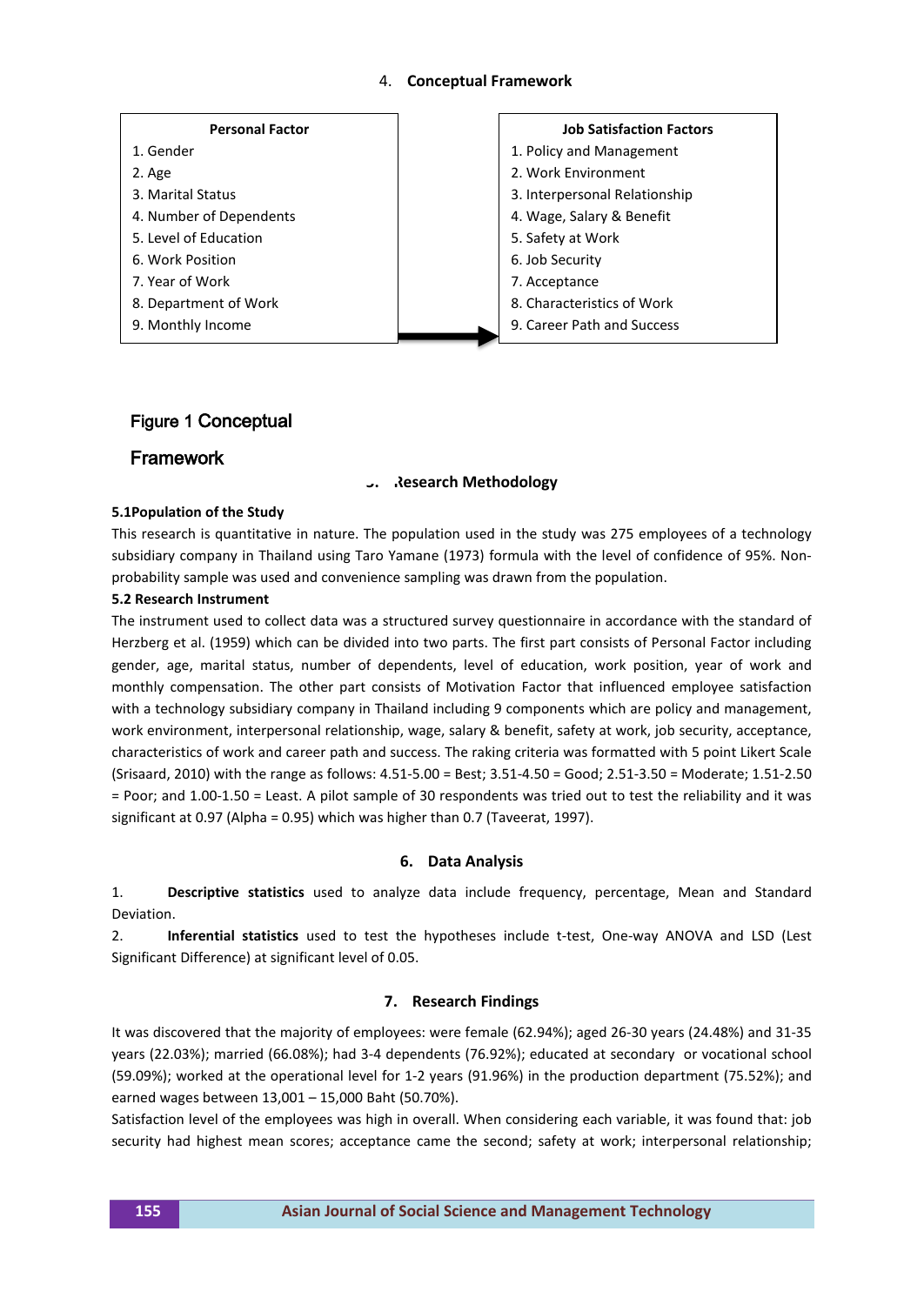policy and management; wage, salary and benefit; and work environment were selected at high level. Whereas career path and success and characteristics of work were selected at medium level.

| Subsidiary Company in Thailand using t-test and One-way ANOVA with LSD |        |       |                          |                     |           |                         |              |             |                   |
|------------------------------------------------------------------------|--------|-------|--------------------------|---------------------|-----------|-------------------------|--------------|-------------|-------------------|
| <b>Satisfaction of Employees</b><br>of a Technology                    |        |       |                          |                     |           |                         | Year of Work | Department  |                   |
| <b>Subsidiary Company in</b>                                           | Gender | Age   | Marital<br><b>Status</b> | Dependents<br>No.of | Education | Position<br><b>Work</b> |              | <b>Work</b> | Monthly<br>Income |
| <b>Thailand</b>                                                        |        |       |                          |                     |           |                         |              |             |                   |
| 1. Policy and                                                          | 2.680  | 3.150 | 3.591                    | 0.633               | $5.783*$  | 2.680                   | 3.447        | 0.382       | 17.679            |
| Management                                                             | $***$  | $***$ | $\ast$                   |                     | *         | $***$                   | $***$        |             | $***$             |
| 2. Work Environment                                                    | 2.220  | 4.776 | 1.242                    | 0.127               | 7.586*    | 2.220                   | 3.137        | 1.574       | 15.477            |
|                                                                        | $\ast$ | $***$ |                          |                     | $\ast$    | $\ast$                  | $\ast$       |             | $***$             |
| 3. Interpersonal                                                       | 1.434  | 0.873 | 0.942                    | 0.446               | $3.526*$  | 1.434                   | 1.745        | 0.038       | 8.598*            |
| Relationship                                                           |        |       |                          |                     | $\ast$    |                         |              |             | $\ast$            |
| 4. Wage, Salary & Benefit                                              | 1.630  | 1.803 | 0.576                    | 52.163              | $3.045*$  | 1.630                   | 2.635        | 0.737       | 10.849            |
|                                                                        |        |       |                          | $***$               |           |                         | $\ast$       |             | $***$             |
| 5. Safety at Work                                                      | 3.075  | 1.746 | 1.167                    | 0.921               | $5.131*$  | 3.075                   | 1.441        | 0.288       | $7.153*$          |
|                                                                        | $***$  |       |                          |                     | $\ast$    | $***$                   |              |             | $\ast$            |
| 6. Job Security                                                        | 2.097  | 2.742 | 1.467                    | 0.515               | 1.374     | 2.097                   | 1.597        | 0.518       | 4.332*            |
|                                                                        | $\ast$ | $***$ |                          |                     |           | $\ast$                  |              |             | $\ast$            |
| 7. Acceptance                                                          | 1.307  | 3.700 | 4.056                    | 0.924               | $3.439*$  | 1.307                   | 1.339        | 1.266       | 8.389*            |
|                                                                        |        | $**$  | $\ast$                   |                     | $\ast$    |                         |              |             | $\ast$            |
| 8. Characteristics of Work                                             | 3.368  | 1.534 | 0.396                    | 0.086               | 10.726    | 3.368                   | 7.906        | 4.589       | 46.737            |
|                                                                        | $***$  |       |                          |                     | **        | $***$                   | $***$        | $***$       | $***$             |
| 9. Career Path & Work                                                  | 1.252  | 1.175 | 2.347                    | 0.094               | $9.161*$  | 1.252                   | 2.546        | 1.066       | 20.719            |
| <b>Success</b>                                                         |        |       |                          |                     | $\ast$    |                         | $\ast$       |             | $***$             |
| P<0.05*, P<0.01**                                                      |        |       |                          |                     |           |                         |              |             |                   |

**Table 1 Findings of a Comparison of Personal Factor and Satisfaction of Employees of a Technology Subsidiary Company in Thailand using t-test and One-way ANOVA with LSD**

According to Table 1, the comparison of personal factor and satisfaction of employees of a technology subsidiary company in Thailand using t-test and One-way ANOVA with LSD method revealed that there were differences in every factor at significant level of 0.01 and 0.05 respectively.

## **8. Conclusion, Discussion and Recommendation**

Satisfaction level of employees of a technology subsidiary company in Thailand was selected at high level for all seven items from nine items except career path and work success and characteristics of work that were selected at medium level.

# **9. Results of Test of Hypotheses**

As for personal factor, it was found that different gender, age, status, number of dependent, level of education, work position, department of work and monthly income were related to satisfaction of employees of a technology subsidiary company differently at significant level of 0.01 and 0.05 respectively. This is in congruence with the established hypotheses and in line with research findings of Goretzki, Reuter, Sandberg and Thulin (2021) that measuring employee satisfaction was an important component of appropriate management. Also, there may be differences in employee satisfaction in accordance with differences in social background as described by Jaworski, Ravichandran, Karpinski and Singh (2018). They found that training in service organization was related with different aspects of benefits. This included consistency of work and work satisfaction which was in line with Raziq and Maulabakhsh (2015) in the sense that work environment and employee satisfaction were positively correlated. To run a business properly depends largely on goodworking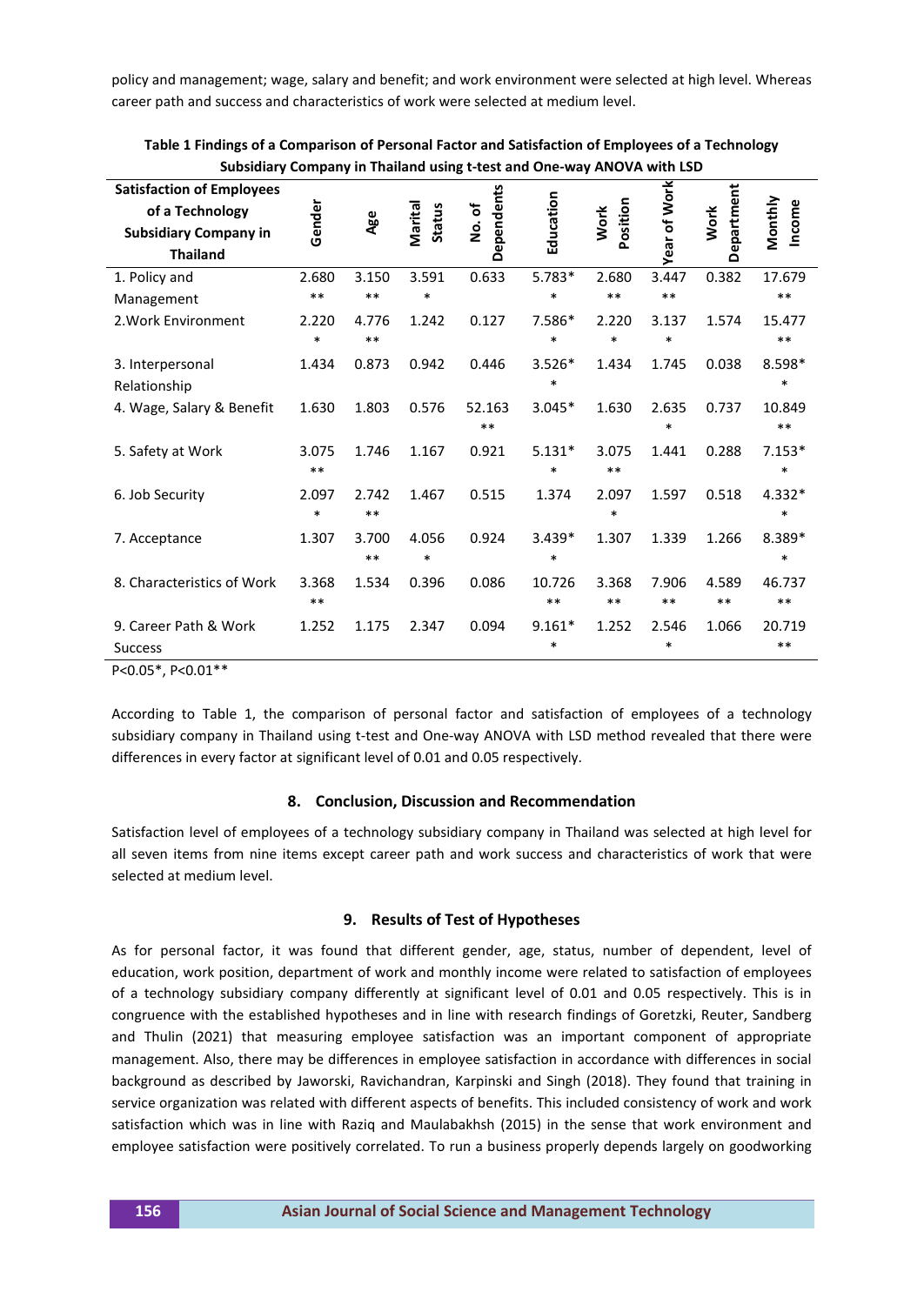environment which will lead to positive employee satisfaction. This is to help achieve success and stay in the competition; to increase the effectiveness, efficiency productivity and determination of the employees.

#### **10. Discussion**

**Policy and Management** A company plans on work process regularly and assigns work according to skills, knowledge and competencies.

**Work Environment** A company should ensure unity between the personnel. There shall be no nepotism in the workplace. The workforce should separate personal from work matters.

**Wage, Salary and Benefit** Rate of compensation should match with the type of work and nursing room to provide remedy while working and getting sick.

**Safety at work**The place of work should be free from the risk of accidents and free from toxic pollution that may cause various diseases.

**Job Security** The job position should be stable. The company must be able to pay compensation for working on a regular basis and the company should be reliable, famous and recognized.

**Acceptance** Personnel expects acceptance from colleagues and superiors as such gain trust from them to perform different duties and responsibilities.

**Characteristic of Work** Each employee should be able to complete the work assigned on his or her own right without any help from anybody. The work assigned must be suitable with knowledge and ability.

**Career Path and Success** Employees should be provided with opportunity to develop their competence by acquiring new knowledge and skill for work and work on the position they wish to perform.

#### **11. References**

- 1. Gagne, M. &Deci, E. L. (2005). Self‐determination theory and work motivation. Journal of Organizational Behavior. Retrieved from https://doi.org/10.1002/job.322.
- 2. Lukas Goretzki, Marek Reuter,Joanna Sandberg & Gabriella Thulin. (2021). Making sense of employee satisfaction measurement – A technological frames of reference perspective. The British Accounting Review. Available online 3(7).2021. [https://doi.org/10.1016/j.bar.2021.101032.](https://doi.org/10.1016/j.bar.2021.101032)
- 3. Jaworski, SwathiRavichandran,Aryn C. Karpinski&Shweta Singh. (2018). The effects of training satisfaction, employee benefits, and incentives on part-time employees' commitment. International Journal of Hospitality Management. Vol.74 (8). 2018. https://doi.org/10.1016/j.ijhm.2018.02.011.
- 4. Abdul Raziq&RaheelaMaulabakhsh. (2015). Impact of Working Environment on Job Satisfaction. Procedia Economics and Finance. Vol.23. 2015. https://doi.org/10.1016/S2212-5671(15)00524-9.
- 5. Yoder, Dale. (1958). Personnel Principles and Policies. New Jersey : Prentice Hall, Inc.
- 6. Good, Carter Victer. (1973). Dictionary of Education. 3rd ed. New York : M McGraw Hill.
- 7. Herzberg, F., Mausner, B., &Snyderman, B. (1959). The motivation to work (2nd ed). NewYork :sWiley.
- 8. French, S. (1982). Sequencing and Scheduling: An Introduction to the Mathematics of the Job-shop. John Wiley and Sons, New York.
- 9. Kotler, Phillip and Armstrong. (2002).Principle of Marketing. USA: Prentice-Hall.
- 10. Laura D. Aloisio, Mary Coughlin and Janet E. Squires. (2021). Individual and organizational factors of nurses' job satisfaction in long-term care: A systematic review. International Journal of Nursing Studies.Vol.123 (11) 2021. doi.org/10.1016/j.ijnurstu.2021.104073.
- 11. BishalSainju, Chris Hartwell and John Edwards (2021) Job satisfaction and employee turnover determinants in Fortune 50 companies: Insights from employee reviews from Indeed.com. Decision Support Systems. Vol148 (9). 2021. [https://doi.org/10.1016/j.dss.2021.113582S.](https://doi.org/10.1016/j.dss.2021.113582S)
- 12. Taro Yamane(1973 ).Statistics: An Introductory Analysis.3rdEd.New York.Harper and Row Publications.
- 13. Boonchom Sri Sa-at. (2010). Preliminary research. 8<sup>th</sup> edition, Bangkok: Suwiriyasan.
- 14. PuangratThaweerat. (1997). Research Methods in Behavioral Sciences and Social Sciences. 7th printing. Bangkok : Bureau of Educational and Psychological Testing Srinakharinwirot University. Prasarnmit.